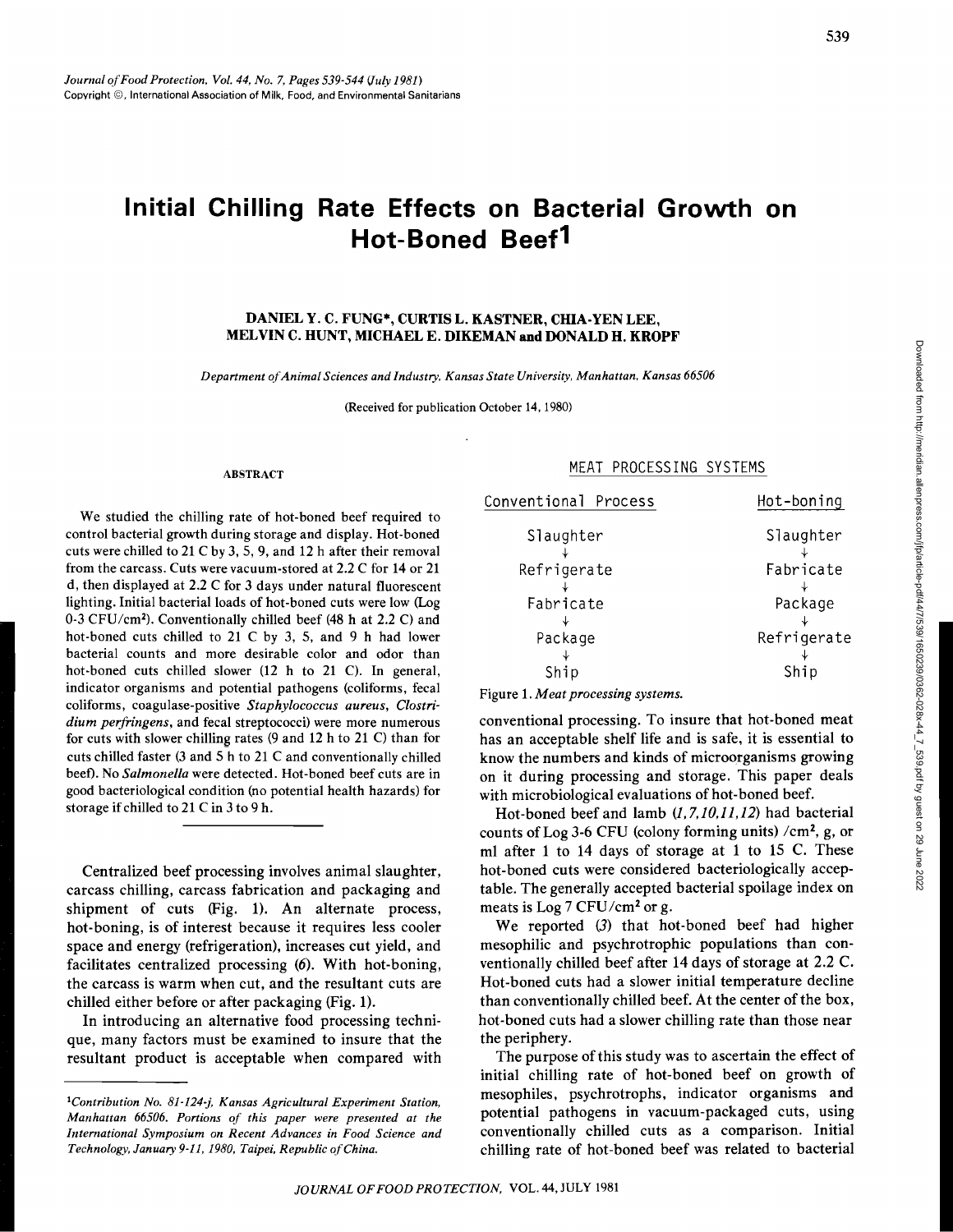CFU /cm2, data not shown). The levels of bacteria in "External" and "Internal" hot-boned samples were in the intermediate range (Log  $4-5$  CFU/cm2). After meat samples were repackaged in PVC film and displayed at 2.2 C for 3 days, the mesophilic and psychrotrophic populations were still low (Log 2-3 CFU/cm2) for conventionally chilled meat samples. Bacterial counts of both the "External" and "Internal" hot-boned meat were at the intermediate range (Log 4-5 CFU/cm<sup>2</sup>). All stored and displayed meat samples in Experiment 2 had acceptable levels of bacteria and color and odor evaluations.

Data from these two experiments indicate that when hot-boned beef was chilled at 21 C within 9 h and continued to chill to below 10 C, the hot-boned meat had acceptable 14-day storage and 3-day display shelf-life. Faster chilling rates will provide meat with better microbiological quality since none of the meat had more than Log 6  $CFU/cm^2$  even after 3 days of display in Experiment 2.

# *Indicator organisms and potential pathogens*

At the onset of Experiment 1 meat samples had no detectable coliforms, fecal coliforms, *C. perfringens*, *S. aureus* and fecal streptococci. In Experiment 2, there were detectable coliforms, fecal coliforms and fecal streptococci at the onset of the experiment, indicating that the meat used in Experiment 2 had lower bacterial quality than that of Experiment 1. Origin of the difference was not investigated, but probably was due to differences in slaughter crew, cattle and climatic conditions. No *Salmonella* were detected at this stage as well as throughout the experiments for all meat samples (fable 1).

When conventionally chilled meat reached 21 C in Experiment 1, coliforms and fecal coliforms were detected and fecal streptococci were found in low numbers (Log 1 CFU/cm<sup>2</sup>). In Experiment 2, only fecal streptococci were found (Log 2 CFU/cm<sup>2</sup>) at this stage. Throughout both experiments no indicator organisms and potential pathogens were detected from conventionally chilled meat, except for low numbers of fecal streptococci (Log 0-3 CFU/cm2) and *S. aureus* (in Experiment 2 after 14 days of storage).

When "External" and "Internal" hot-boned meat samples from both experiments reached 21 C, coliforms, fecal coliforms, *S. aureus* and fecal streptococci were detected. Although no *C. perjringens* was detected (except "Internal" hot-boned beef in Experiment 2), we found sulfite-reducing anaerobes in these meat samples at this stage. The identity of those anaerobes was not studied, but they were presumed to be *Clostridium* spp. There were higher numbers of fecal streptococci (Log 3 CFU/cm2) in "Internal" hot-boned samples compared with "External" hot-boned samples (Log 2-3 CFU/cm2) when those reached 21 C in both experiments. After 14 days of cold storage of vacuum-packaged hot-boned samples, coliforms, fecal coliforms, *C. perfringens* (except 14-day "External" hot-boned sample of Experi-

ment 2). *S. aureus* and fecal streptococci were found in both "External" and "Internal" hot-boned meat samples, with the ''Internal" hot-boned samples harboring higher numbers of each detected organism. Samples in Experiment 1 had higher counts than comparable samples in Experiment 2. The levels of C. *peifringens* and *S. aureus* were low when found (Log 0-1 MPN/cm2 ). The levels of fecal streptococci were intermediately high (Log 4 CFU/cm2 ) for Experiment 2 and high (Log 5-6 CFU/cm2) for Experiment 1. This was not surprising since vacuum-packaged meat favors the growth of facultative anaerobes. The levels of coliforms were presumed to be relatively high since all tubes used in the MPN test were positive for Experiment 1 samples. Coliform counts for Experiment 2 were lower than those of Experiment 1 and the "Internal" samples had higher counts than "External" samples. After these hot-boned samples had been displayed at 2.2 C for 3 days, coliform counts were one Log unit higher than before display. Fecal coliform counts were low for both experiments after 14 days of storage (Log 0-1 MPN/cm2). After 3 days of display there was a 2-Log increase of fecal coliforms in samples from Experiment 1 and no increase for Experiment 2. *C. peifringens* was not detected in either experiment after display, probably because of the poor competitive nature of those organisms with other organisms in the aerobic environment (PVC film is permeable to oxygen). *S. aureus* numbers increased half a Log unit in the displayed samples compared with the 14-day non-displayed samples for Experiment 1 although the numbers were low (Log 1 MPN/cm<sup>2</sup> ). In Experiment 2, *S. aureus* was not detected in the samples after 3 days of display. The levels of fecal streptococci were high (about Log 6 CFU/cm<sup>2</sup>) for samples in Experiment 1 and intermediate-to-high (Log 4-5 CFU/cm2) for samples in Experiment 2. Again, the numbers of the organisms when found were higher on "Internal" hot-boned samples compared with "External" hot-boned samples in both experiments. Potential pathogens and indicator organisms after 21 days of storage and 3 days of display were not studied.

# *Summary*

These data indicate that conventionally chilled meat had few potential pathogens and indicator organisms before and after storage and display. Apparently the more rapid chilling of these samples prevented growth of these organisms. Fecal streptococci were found in conventionally chilled meats, although in low numbers (Log 0-3 CUF/cm2). *C. peifringens* and *S. aureus,* when found in hot-boned meat, were in low numbers (Log 0-1 MPN/cm2). No *Salmonella* was found on any meat samples in this study. The fecal indicators (fecal streptococci), however, were found in large numbers (Log 5-6 CFU/cm2). Fecal coliforms were in low numbers after 14 days of storage (Log 0 MPN/cm<sup>2</sup> ), but increased to more than Log 2 MPN/cm<sup>2</sup> after 3 days of display in Experiment 1.

In general, the number of indicator and potential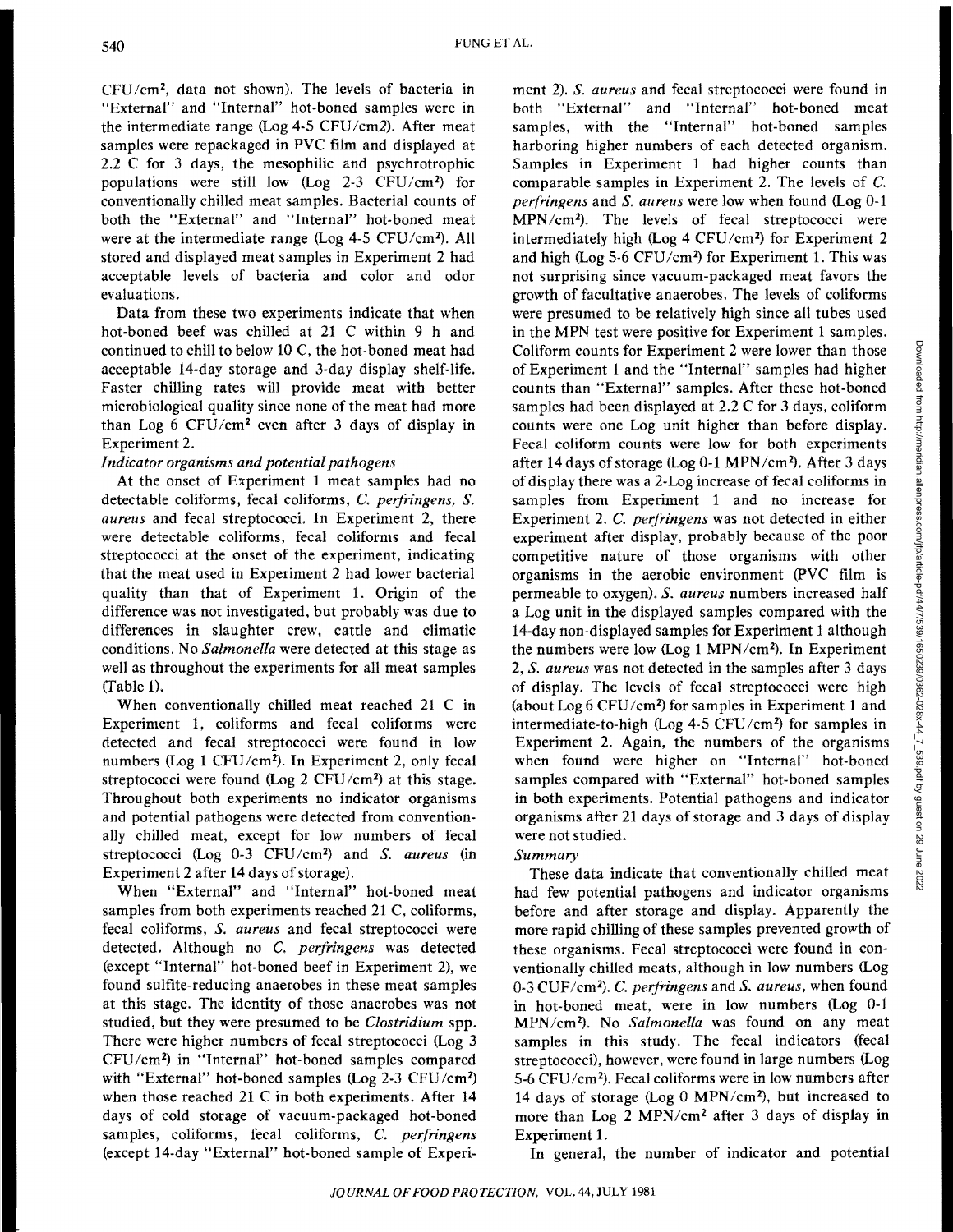36.8 C-h) compared with the "External" hot-boned samples. This resulted in bacterial growth of about 1.5 Log units higher for mesophiles and a 0.5 Log unit higher for psychrotrophs for "Internal" compared with "external" hot-boned samples.

Initial bacterial populations of the meat chilled at different rates influenced the shelf life of the meat samples (Fig. 3). Mesophile and psychrotroph counts of conventionally chilled samples were low (Log 3 CFU/cm2) after **14** days of storage. Bacterial levels on "External" hot-boned meat were about Log 6 CFU/cm<sup>2</sup> and the "Internal" hot-boned meat had Log 7 CFU/cm2 after 14 days of storage. At this stage of storage (14 days), both conventionally chilled meat and "External" hot-boned meat were acceptable in color and odor while the "Internal" hot-boned meat was barely acceptable. After meat samples had been repackaged in PVC film and displayed at 2.2 C for 3 days, the mesophilic and psychrotrophic populations were still low (Log 3-4 CFU/cm2) on conventionally chilled meat samples. Bacterial counts of both the "External" and "Internal" hot-boned meats reached Log 7 CFU/cm2.



Figure 3. *Mesophile and psychrotroph populations of hot-boned and conventionally chilled beef after 14 and 21 days of storage and 3 days of display (Experiment* 1).

At this stage, both the conventionally chilled meat and "External" hot-boned samples were still acceptable for color and odor, but the "Internal" hot-boned samples were not acceptable. The large number of bacteria (Log 7 CFU/cm2) at the time of repackaging in PVC film created sufficient biochemical changes during the 3 days of display to make the "Internal" hot-boned meat unacceptable. The lower numbers of bacteria (Log 6  $CFU/cm<sup>2</sup>$ ) at the time of repackaging of the "External" hot-boned samples did not initiate enough changes in 3 days to be detected even though the level of bacteria after 3 days of display reached Log 7 CFU/cm2.

After 21 days of cold storage, the conventionally chilled samples were acceptable, and the bacterial counts were in the high range (Log  $5-6$  CFU/cm<sup>2</sup>). The

"External" hot-boned samples were barely acceptable for color and odor, and the "Internal" hot-boned samples were not acceptable. Mesophiles of both "External" and "Internal" hot-boned samples were near Log 7 CFU/cm<sup>2</sup>. The psychrotrophs of "External" hot-boned samples were below Log 7 CFU/cm2 while the "Internal" hot-boned samples were above Log 7  $CFU/cm<sup>2</sup>$ . After display for 3 days, only the conventionally chilled samples were acceptable although the bacterial counts were high and approaching Log 7 CFU /cm2. The bacterial counts of "External" and "Internal" hot-boned samples after 3 days of display were over Log 7 CFU/cm2. These data clearly indicated the important relationship between initial chilling rate and shelf-life of hot-boned meat.

## *Experiment 2.*

The second experiment was made to determine the effect of faster chilling rates (3 and 5 h to 21 C) on microbial growth compared with slower rates (9 and 12 h to 21 C) of Experiment 1. Temperature of plate surfaces of conventionally chilled carcasses declined very rapidly (Fig. 4). When the meat reached 21 C (0.48 C-h units), the mesophilic and psychrotrophic counts were low (Log 2 CFU/cm2).1t took the "External" hot-boned samples 3 h to reach 21 C (12.8 C-h units) and the "Internal" hot-boned samples 5 h to reach 21 C (15.9 C-h units). The "External" hot-boned samples had about Log 3 CFU/cm2 mesophiles and Log 2 CFU/cm2 of psychrotrophs while the "Internal" hot-boned samples had Log 4 CFU/cm2 mesophiles and Log 3 CFU/cm2 psychrotrophs when the temperature reached 21 C (Fig. 4). After 14 days of cold storage, mesophiles and psychrotrophs of conventionally chilled samples were low (Log 2



Figure 4. *Effect of initial chilling rate on microbial growth on vacuum-packaged beef from hot-boned and conventionally chilled carcasses (Experiment* 2). *See Fig. 1 Legend.*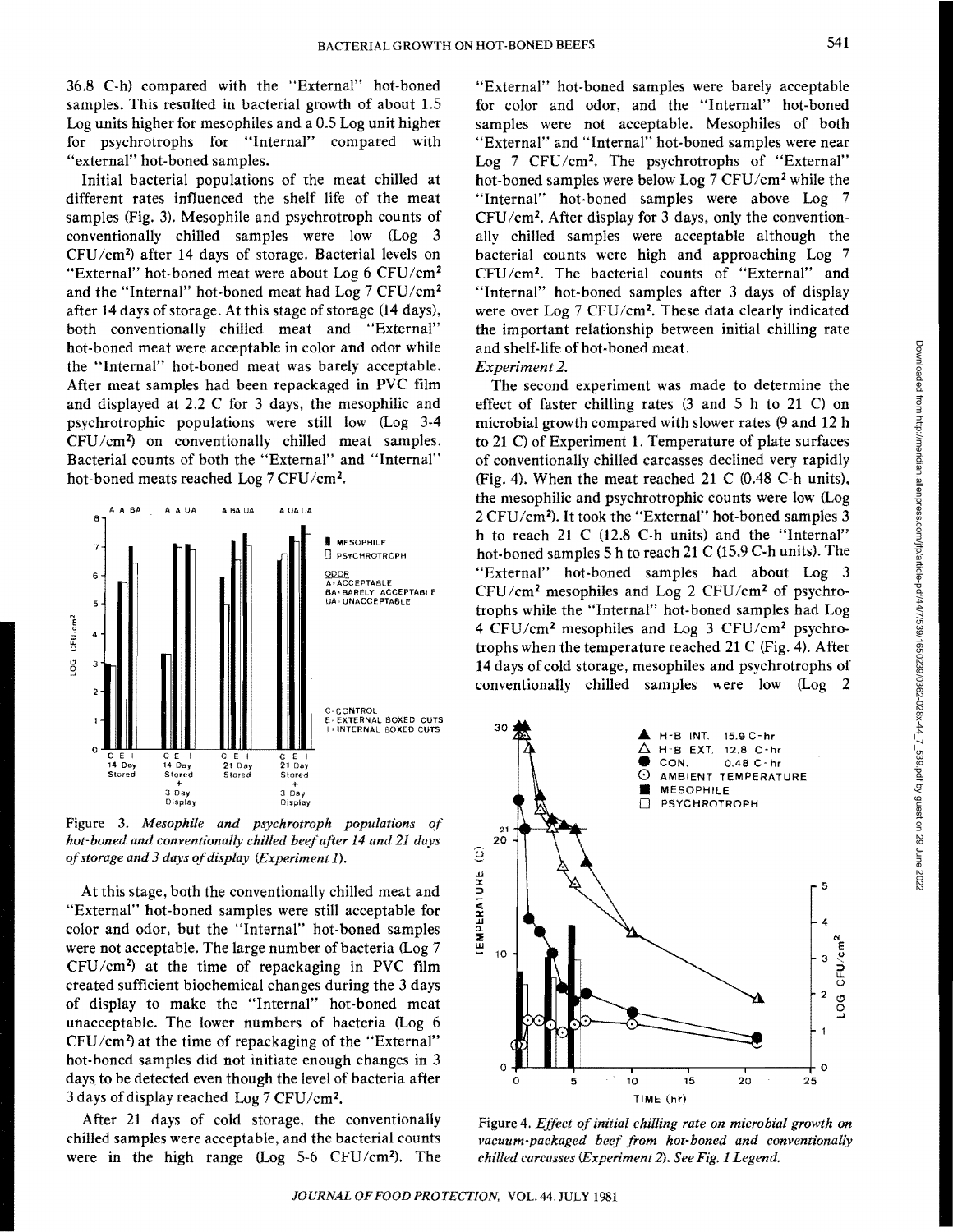development during the first 12 h postmortem and during storage and display.

## MATERIALS AND METHODS

#### *Meat Processing*

Three steers were slaughtered within 1 h in each of two experiments. One side of each carcass was hot-boned at 2 h postmortem for hot-boned beef and the other half was chilled at 2.2 C for 48 h and then boned for conventionally processed beef. Meat samples (32.26 cm<sup>2</sup>) for initial bacterial examinations were tirst removed aseptically from the plate region 2 h postmortem and after chilling 48 h at 2.2 C for "0" time evaluations, representing hot-boned and conventionally processed beef, respectively. Thin muscle samples (ca.  $2.5 \times 15 \times 22$  cm) from the plate region (cut from the carcass exterior to the first underlying connective tissue septa) were excised aseptically, vacuum-packaged (Cryovac bags SR823) and stored in a box  $(24 \times 56 \times 43 \text{ cm})$  at 2.2 C for 14 and 21 days.

*Experiment 1* 

Hot-boned samples were separated into two groups. One group of vacuum-packaged samples from each carcass. referred to as "Internal" chilled hot-boned samples, was placed in the center of the box and surrounded by hot-boned meat. The other group of three vacuumpackaged samples (taken adjacent to "Internal" samples) was placed below the lid of the box on top of the hot-boned meat and was called "External" chilled samples. This arrangement simulated the differential chilling rate of internal and external commercially hot-boned, vacuum-packaged meat placed in a box for chilling.

Samples of meat for microbiological analyses were removed at the following times:

(a) Initial bacterial loads were measured on samples (32.26 cm2) aseptically removed from carcasses at 2 h postmortem (hot-boned) and after 48 h of chilling (conventional). These samples were adjacent to the vacuum-packaged plate samples.

(b) A sample (32.26 cm2) was removed when the internal and external hot-boned samples were chilled to 21 C. The plate samples were subsequently again vacuum-packaged for storage. In a previous publication (3), we introduced use of 21 C as a temperature decline marker for chilling rate of hot-boned beef based on the assumption that most baeteria on meat surfaces have fast growth rates above 21 C.

(c) Vacuum-stored samples were removed after 14 and 21 days at 2.2 C. Samples were repackaged in polyvinyl chloride (PVC) film and placed in a commercial-type display case, illuminated with continuous natural fluorescent lighting (1 ,076 lumen/m2).

(d) Post-display samples were removed after 3 days of display at 2.2 c.

All three animals were slaughtered and sampled at practically the same time to avoid differences in subsampling times. *Experiment 2* 

Protocol for Experiment 2 was identical to that for Experiment 1, except that the meat sandwich arrangement was placed on a metal tray instead of a box to attain faster chilling rates. Only 14 days of storage and display studies were made in Experiment 2.

*Temperature measurements and chilling rates* 

Thermistors were taped to the surface of the plate region of the carcasses chilled for 48 h and to the surface of the bag of the vacuumpackaged hot-boned beef samples, which were placed either "Internally" or "Externally" in the box or on the metal tray. Temperatures of the meat samples were taken at suitable time intervals ranging from 0 to 48 h.

### *M icrobiologica/ procedures*

Meat samples (32.26 cm<sup>2</sup>) were aseptically excised, put into mason jars containing 100 ml of sterile rinse solution (6) and transferred to the microbiology laboratory for analysis. The meat was in the solution for 20 min, blended for 5 sec, and shaken SO times before liquid samples were drawn from the jar for viable cell counts by *Standard Methods(6).*  One set of plates was incubated for 48 h at 32 C for the mesophilic count and another set for 10 days at 7 C for the psychrotrophic count. Counts were reported as  $Log_{10}$  CFU/cm<sup>2</sup>. All data presented were averages of 3 samples. Arithmetic means were calculated before converting them to  $Log_{10}$  numbers.

*Indicator and potential pathogens* 

We also monitored coliforms, fecal coliforms, *Clostridium petfring· ens. Salmonella.* coagulase-positive *Staphylococcus aureus,* and fecal streptococci to assess the safety of hot-boned beef. All organisms were identified and enumerated using bacteriological analyses previously reported  $(\beta)$ .

#### *Evaluation o\_fstored meat*

The color and odor of stored samples were examined by 3 laboratory personnel. The meat was ranked as acceptable (normal color and no objectionable odor). barely acceptable (normal color and slightly objectionable odor) and unacceptable (some off-color and objectionable odor).

## RESULTS **AND** DISCUSSION

The importance of initial chilling rate of hot-boned beef on microbial growth during processing, storage, and display is clearly shown in this study.

# *Experiment I*

Surfaces of plates from conventionally chilled carcasses chilled the fastest (Fig. 2) and the mesophilic and psychrotrophic counts were low (Log 1-2 CFU/cm<sup>2</sup>) when the meat reached 21 C [0.48 Centigrade degree-hour (C-h) units]. The "External" hot-boned samples reached 21 C in 9 h (36.8 C-h units) and the "Internal" hot-boned samples reached 21 C in 12 h (63.0 C-h units). The "External" hot-boned samples had about Log 3 CFU/cm2 while the "Internal" hot-boned samples had more than Log 4 CFU/cm2 when the meat temperature reached 21 C (Fig. 2). Although there was only a 3-h difference in reaching 21 C, the "Internal" hot-boned samples had about twice the C-h units (63.0 C-h versus



.Figure 2. *Ejfect of initial chilling rate on microbial growth on vacuum-packaged beef from hot-honed and conventionally chilled carcasses (Experiment 1).*  $H - B = hot-boned$ . Int.  $=$ Samples placed in the center of a box. Ext. = Samples placed in *the periphery of a box. Con.* = *Conventionally chilled beef on carcass. C-hr =Centigrade-hour unit.*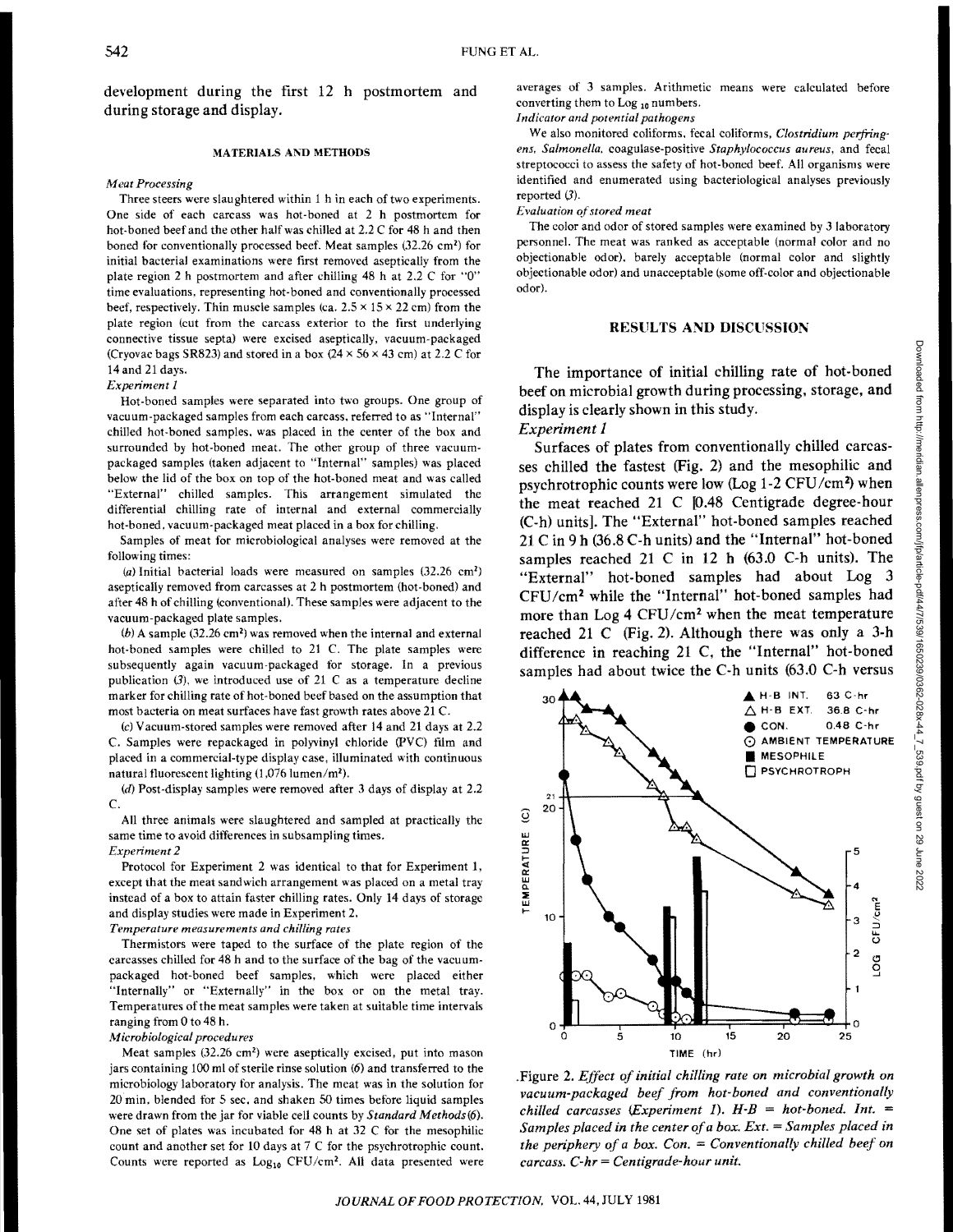|                                   | Coliforms            |                         | Coliforms<br>Fecal |          | Clostridium<br>perfringens |            | Salmonella |                 | Staphylococcus<br>aureus |                            | streptococci<br>Fecal |                      |
|-----------------------------------|----------------------|-------------------------|--------------------|----------|----------------------------|------------|------------|-----------------|--------------------------|----------------------------|-----------------------|----------------------|
| Meat samples                      | Exp.1 <sup>b</sup>   | Exp. 2                  | Exp. 1             | Exp. 2   | Exp.1                      | Exp. 2     | Exp. 1     | Exp. 2          | Eap.1                    | Exp. 2                     | Exp. 1                | Exp. 2               |
| Zero time                         |                      |                         |                    |          |                            |            |            |                 |                          |                            |                       |                      |
| Control (48 h at 2.2 C)           | g                    | $\mathbf{z}$            | ξă                 | £ء       |                            |            |            |                 |                          |                            |                       |                      |
| Hot-boned (2 h post mortem)       | ę                    |                         |                    |          | ξŞ                         | ξă         | ξă         | a s             | ξâ                       | ξâ                         | $\frac{61}{2}$        | $\frac{1.72}{2.87}$  |
| Sampled at 21 C                   |                      |                         |                    |          |                            |            |            |                 |                          |                            |                       |                      |
| Control                           |                      | £                       |                    |          |                            |            |            |                 |                          |                            |                       |                      |
| External hot-boned                |                      | $\mathbf{D}$            | $\mathbf{a}$       |          |                            |            |            |                 |                          |                            |                       |                      |
| Internal hot-boned                |                      |                         |                    | م ۾<br>ح | 22<br>2                    | 22a        | 22<br>2    | 222             | 2a                       | 200                        | $3.39$<br>$3.39$      | 2.49<br>2.85<br>3.62 |
| After 14 days of storage at 2.2 C |                      |                         |                    |          |                            |            |            |                 |                          |                            |                       |                      |
| Control                           | g                    | $\overline{\mathbf{z}}$ |                    |          |                            |            |            |                 |                          |                            |                       |                      |
| External hot-boned                |                      | $1.72$<br>>1.89         | $23.7$<br>$0.71$   | 2.38     | 23.3                       | <b>EES</b> | 22<br>2    | 22 <sup>2</sup> | R667<br>0.67             | $0.40$<br>$0.03$<br>$0.46$ | 2.38<br>5.35<br>6.15  | 1945<br>445          |
| Internal hot-boned                | 98.<br>SS<br>SS<br>S |                         |                    |          |                            |            |            |                 |                          |                            |                       |                      |
| After 3 days of display at 2.2 C  |                      |                         |                    |          |                            |            |            |                 |                          |                            |                       |                      |
| أمسهما                            | Ĕ                    | $\frac{1}{2}$           | Ę                  | ŗ        | <b>CU</b>                  | ŗ          | ŗ          | ŗ               | i<br>Pira                | <b>A</b>                   | $\frac{1}{2}$         | $\tilde{\cdot}$      |

JOURNAL OF FOOD PROTECTION, VOL. 44, JULY 1981

TABLE 1. *Effect of chilling rate on occurrence of indicator and potential pathogens on hot-boned and conventionally chilled beef*  TABLE 1. Effect of chilling rate on occurrence of indicator and potential pathogens on hot-boned and conventionally chilled beef

*carcasses. a* 

E<br>  $\frac{1}{2}$  Internal hot-boned >2.89 >1.89 2.60 1.39 ND ND ND ND 1.23 ND 6.15 5.61 Fig.<br>  $\frac{1}{2}$  a All numbers are average of 3 samples, expressed as Log<sub>10</sub> CFU/cm<sup>2</sup> (for fecal streptococci) and Log<sub>10</sub> MPN/cm<sup>2</sup> for  $\frac{2}{2}$  a All numbers are average of 3 samples, expressed as  $Log_{10}$  CFU/cm<sup>2</sup> (for fecal streptococci) and  $Log_{10}$  MPN/cm<sup>2</sup> for others.<br>b<sub>Exp.</sub> 1 = hot-boned meat chilled in a box to 21 C at 9 h (External sample) and <sup>a</sup>All numbers are average of 3 samples, expressed as Log<sub>10</sub> CFU/cm<sup>2</sup> (for fecal streptococci) and Log<sub>10</sub> MPN/cm<sup>2</sup> for others.

bExp. 1 = hot-boned meat chilled in a box to 21 C at 9 h (External sample) and 12 h (Internal sample) after fabrication. Exp. 2 = hot-boned meat chilled on a tray to 21 C at 3 h (External sample) and 5 h (Internal sample) after fabrication. Exp. 2 =hot-boned meat chilled on a tray to 21 Cat 3 h (External sample) and 5 h (Internal sample) after fabrication.  $D$  = target organism detected. ND = target organism not detected.  $D = target$  organism detected. ND = target organism not detected.

 $1.30$ <br> $4.70$ <br> $5.61$ 

3.34<br>5.45

222

 $231$ 

 $ESE$ 

 $222$ 

 $222$ 

 $222$ 

**RES**<br>0.75

ND<br>>2.89<br>2.60

ND<br>0.75<br>>1.89

ND<br>>2.89<br>>2.89

External hot-boned Internal hot-boned

Control